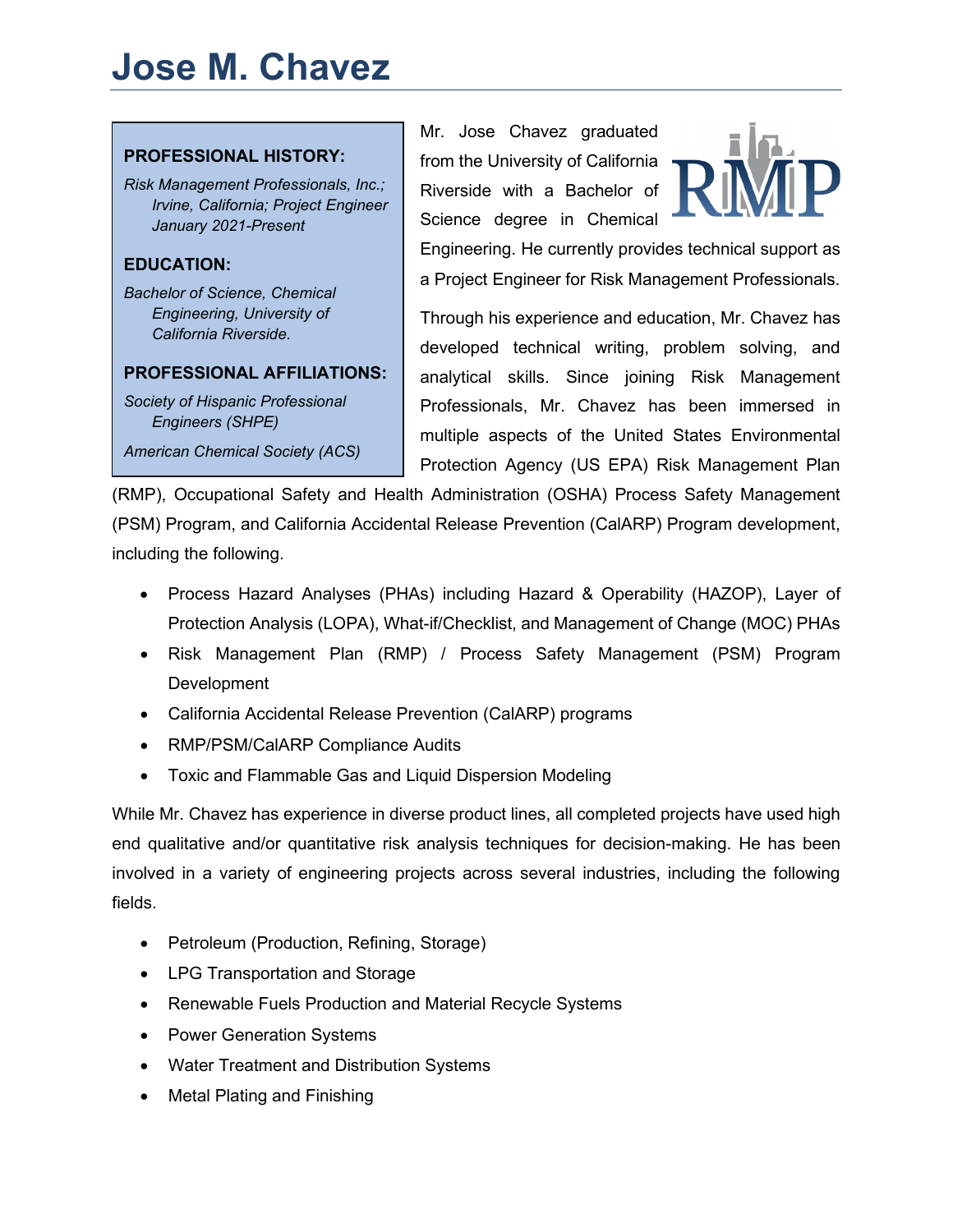## **PROJECT EXPERIENCE**

#### **Process Hazard Analysis (PHA)**

- *Sulfur Recovery Units, Garyville, Louisiana*  Provided technical scribe support for a remote PHA and an on-site PHA for two (2) units over the course of three (3) weeks each. The PHA used HAZOP and LOPA methodologies and utilized Microsoft Teams and GoToMeeting for remote collaboration. Preparation included separation and delineation of piping and instrumentation diagrams (P&IDs) / process flow diagrams (PFDs) into nodes and pre-causing various deviations to be reviewed during session. The study focused on deviations from normal operation for the removal of H2S from upstream process gas through amine absorbers, sulfur condensers, and the Claus Process. One (1) unit is capable of producing up to 984,000 pounds of sulfur per day.
- *Propane Storage and Transfer System, Fairfield, California Facilitated the PHA using* HAZOP and What-if/Checklist methodologies. The study focused on deviations from normal operation for the unloading and loading of propane between rail cars, storage tanks, and trucks.
- *Aerosol Recycling Unit, Romulus, Michigan –* Provided technical scribe support for the HAZOP study. The PHA utilized Microsoft Teams for remote collaboration and focused on deviations from normal operation during recovery/recycling/storage of aerosols and their containers.
- *Alkyl Unit, Saint Paul Park, Minnesota –* Provided technical scribe support for the MOC PHA, which utilized Microsoft Teams for remote collaboration. The study focused on deviations from normal operation that arose from the installation of multiple EIVs.
- *Water Treatment Unit, Martinez, California* Provided technical scribe support for the PHA over the course of a week, which focused on deviations from normal operation during the treatment of water supplied to the refinery.
- *Flare Unit, Martinez, California*  Provided technical scribe support for the five-year PHA over the course of a week and focused on flare design and potential flaring events.
- *Hydrodeoxygenation Unit, Martinez, California* Provided technical scribe support for the five-year PHA and focused on deviations from normal operation of during the deoxygenation stage of biodiesel production at a rate of 17,000 barrels per day.
- *Partial Recycle Isomerization Unit, Kenai, Alaska* Provided technical scribe support for the five-year PHA, which focused on deviations from normal operation of isomerate production.